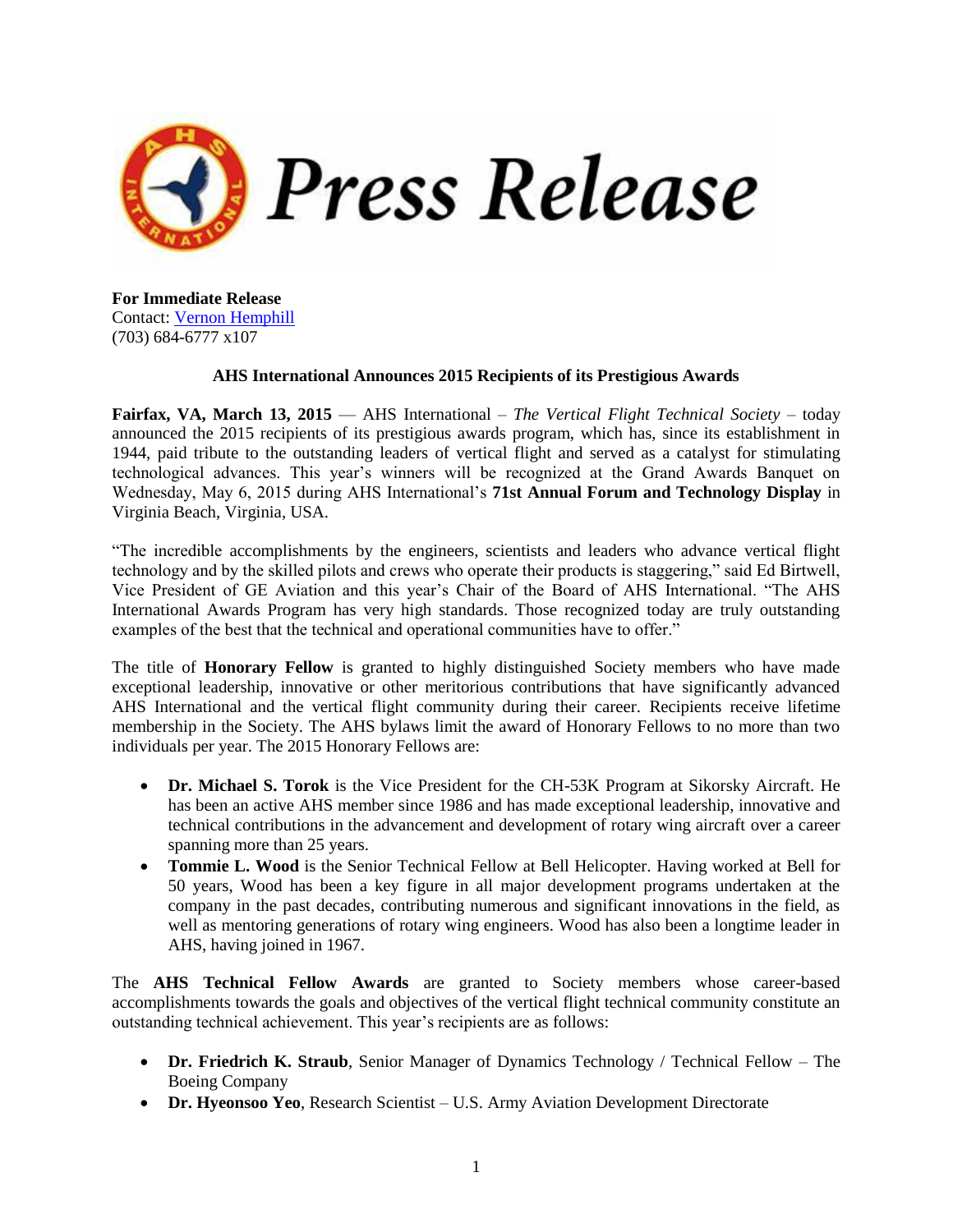- Prof. Marilyn J. Smith, Professor Georgia Institute of Technology
- **Prof. Norman Wereley**, Professor University of Maryland
- **William Welsh**, Technical Fellow, Dynamics Sikorsky Aircraft Corporation

The Society's **Captain William J. Kossler, USCG Award** is given for the greatest achievement in the practical application or operation of vertical flight aircraft, the value of which has been demonstrated by actual service during the preceding year. This year, the Kossler Award is being presented to two groups for their life-saving heroics:

- **The U.S. Army 2nd Battalion 501st Aviation Regiment** for conducting missions in Liberia to ease suffering and combat the deadly Ebola outbreak.
- The Crew of United States Coast Guard Helicopter 6029 for rescuing a seriously injured ice climber in the Cascade Mountains in central Washington State. The crew's heroic nighttime rescue in at 1 mile (1.6 km) above sea level was followed by extraction through dense fog and icing conditions.

Michigan-based **KUKA Systems Corporation Aerospace Group** is this year's recipient of the **AHS Supplier Excellence Award**. This award is given to a supplier who, through the quality, innovativeness and cost-effective technology of its products, has made a notable contribution to improving the state of the art of vertical flight aircraft. This year's award is for the company's extraordinary performance as the tooling integrator for the assembly of the Bell Helicopter 525 Relentless. KUKA transcended the role of a Tooling Integrator and became more than a supplier on the 525 program; they became a true partner in all phases of the program.

The **Grover E. Bell Award** is given for an outstanding research and experimentation contribution to the field of vertical flight development. This year's recipient is **The Hub Mounted Vibration Suppressor Design and Test Team**, comprising the U.S. Army, LORD Corporation and Sikorsky Aircraft. The team successfully demonstrated the ability of the HMVS to provide enhanced vibration suppression compared to the legacy passive systems, with significantly less weight, and paving the way for a jet-smooth ride on both legacy and future aircraft with active rotor control.

The **Harry T. Jensen Award** is given for an outstanding contribution to the improvement of reliability, maintainability, safety or logistics support through improved design or technical achievement. This year's award is presented to the **V-22 Structural Appraisal of Fatigue Effects (SAFE) Team**, a joint US Naval Air Systems Command (NAVAIR)/Bell Boeing effort to improve V-22 safety, reliability and maintainability through a data-based determination of fatigue life expended on critical components. Some structural components are seeing a three-fold increase in life.

This year's recipient of the **Howard Hughes Award**, given in recognition of an outstanding improvement in fundamental helicopter technology brought to fruition in the previous year, is Sikorsky's **MATRIX Technology** for advanced rotorcraft autonomy. In 2014, Sikorsky's MATRIX team achieved completely autonomous flight with an S-76 helicopter, including takeoff, path planning, navigation to the objective, and landing zone selection.

The **AgustaWestland International Fellowship Award** recognizes the significant contributions to international vertical flight cooperation. This year's winner is **William E. Chiles**, founder and chairman of HeliOffshore and formerly the CEO of the Bristow Group. Chiles has long been a leading advocate for personnel safety. He drove a safety culture within his company, and by working in partnership with the manufacturers, his customers, and his competitors, demonstrated a commitment to safety that has become the industry standard.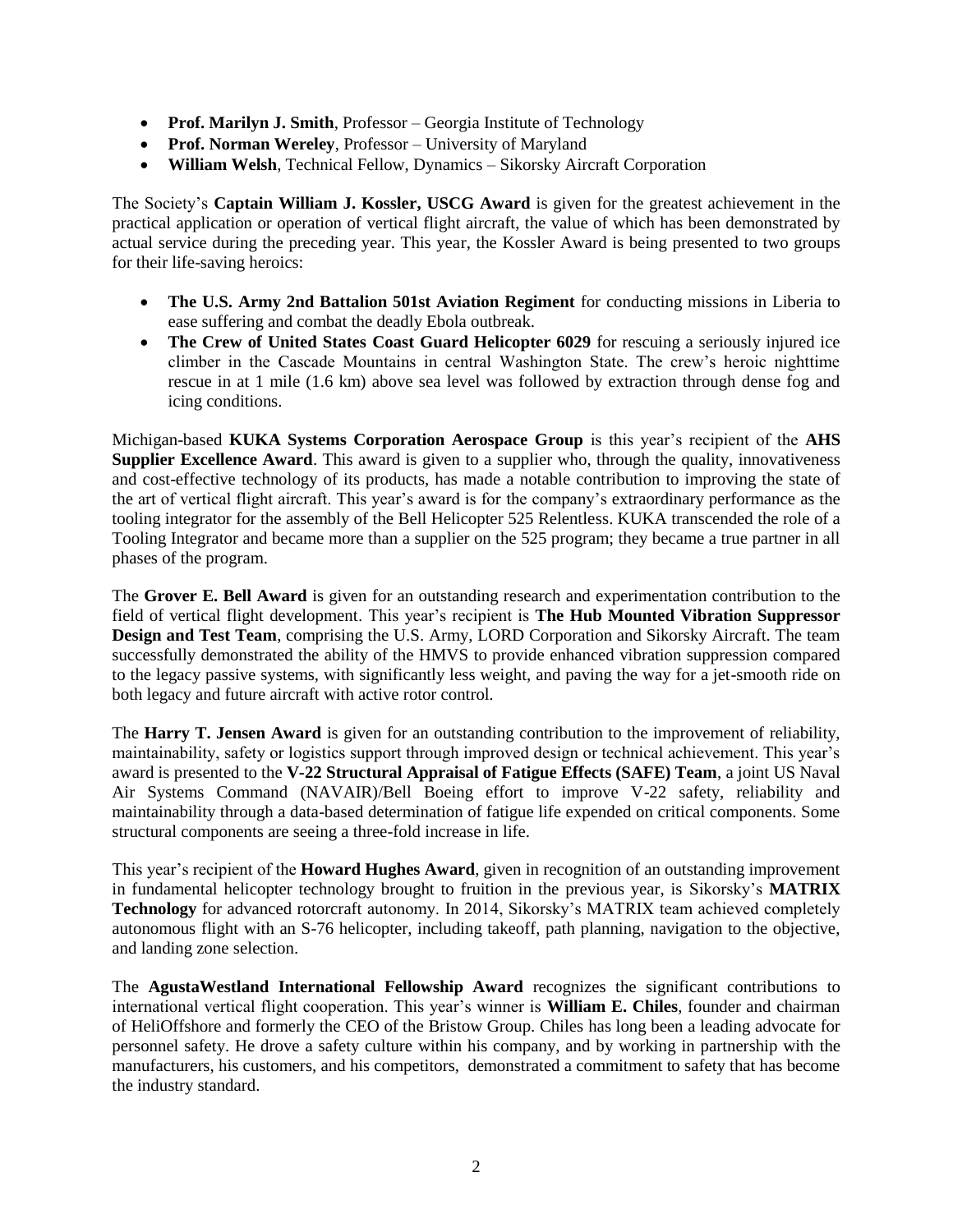The **Robert L. Pinckney Award** is given in recognition of notable achievement in manufacturing research and development for vertical flight aircraft or components. This year's recipient is the **S-97 Raider Helicopter Fuselage Development Team**, with members from Sikorsky Aircraft and Aurora Flight Sciences. The Team demonstrated the viability of designing, tooling, manufacturing and assembling a rotorcraft fuselage that is 70% composite (by weight) in a rapid prototyping environment.

The Society's **Paul E. Haueter Award** is presented each year for significant contributions to the development of vertical take-off and landing aircraft (VTOL) other than helicopters. The 2015 Haueter Award is being presented to **Ron Kisor,** Bell Helicopter's chief engineer on the Bell Boeing V-22 Osprey. Over a career at Bell spanning more than a quarter century, Kisor's technical contributions and leadership have been instrumental in the success of the tiltrotor.

This year's **François-Xavier Bagnoud Award** is given to **Andrea Chavez** of Bell Helicopter. This award is given to an individual Society member under the age of 35 for their career-to-date outstanding contributions to vertical flight technology. Through several test programs at Bell, Chavez has built a strong technical background in helicopter propulsion systems, and is a powerful advocate for engineering through pre-college outreach efforts.

The **John J. Schneider Historical Achievement Award** is given in recognition of distinguished achievement by an individual in encouraging appreciation of, and enhancing access to, the history and legacy of vertical flight aircraft. This year's recipient is **David Gibbings**. Gibbings retired from Westland in 1993 as the Chief Flight Test Engineer after 44 years in aviation. Since then, he has been actively engaged as a consultant, aviation artist, author and lecturer. He has written several histories of Westland aircraft.

**Franklin D. Harris** is this year's honored recipient of the **Dr. Alexander Klemin Award**, the highest honor the AHS bestows on an individual for notable achievement in advancing the field of vertical flight aeronautics. Harris is an eminent aeronautical engineer, educator and author with a half-century of contributions to vertical flight.

The **Frederick L. Feinberg Award** is presented to the pilot or crew of a vertical flight aircraft who demonstrated outstanding skills or achievement during the preceding year. This year's award is given to the crew of a **Colorado Army National Guard High Altitude Aviation Test Site (HAAS) Black Hawk** who performed back-to-back rescues of injured mountaineers. Two climbers were severely injured in unrelated mountaineering accidents on two of Colorado's 14,000 ft (4.3 km) peaks.

The **Vertical Flight Heritage Sites Program** is intended to recognize and help preserve locations with the most noteworthy and significant contributions made in both the theory and practice of helicopter and other VTOL aircraft technology. This year the committee has selected two sites to be recognized for their historic significance.

- **NASA Langley Research Center** (Hampton, Virginia, USA): Langley Research Center has had a long and distinguished history in powered lift technology development. This research has formed the foundation of knowledge for the powered lift community worldwide. Since the dedication of Langley in 1920, it has contributed to the understanding, design, analysis, and flight test development of experimental and production vertical flight configurations.
- **Piasecki/Vertol/Boeing "Morton" Site** (Springfield, Pennsylvania, USA): On this site, from March 1947, Piasecki Helicopter Corp. developed its tandem rotor helicopters, the XHRP-X / HRP-1 Rescuer, the HUP Retriever and H-21 Workhorse/Shawnee. As Vertol, the company continued development of the tandem helicopter, resulting in what would become the Boeing CH-46 Sea Knight and the CH-47 Chinook.